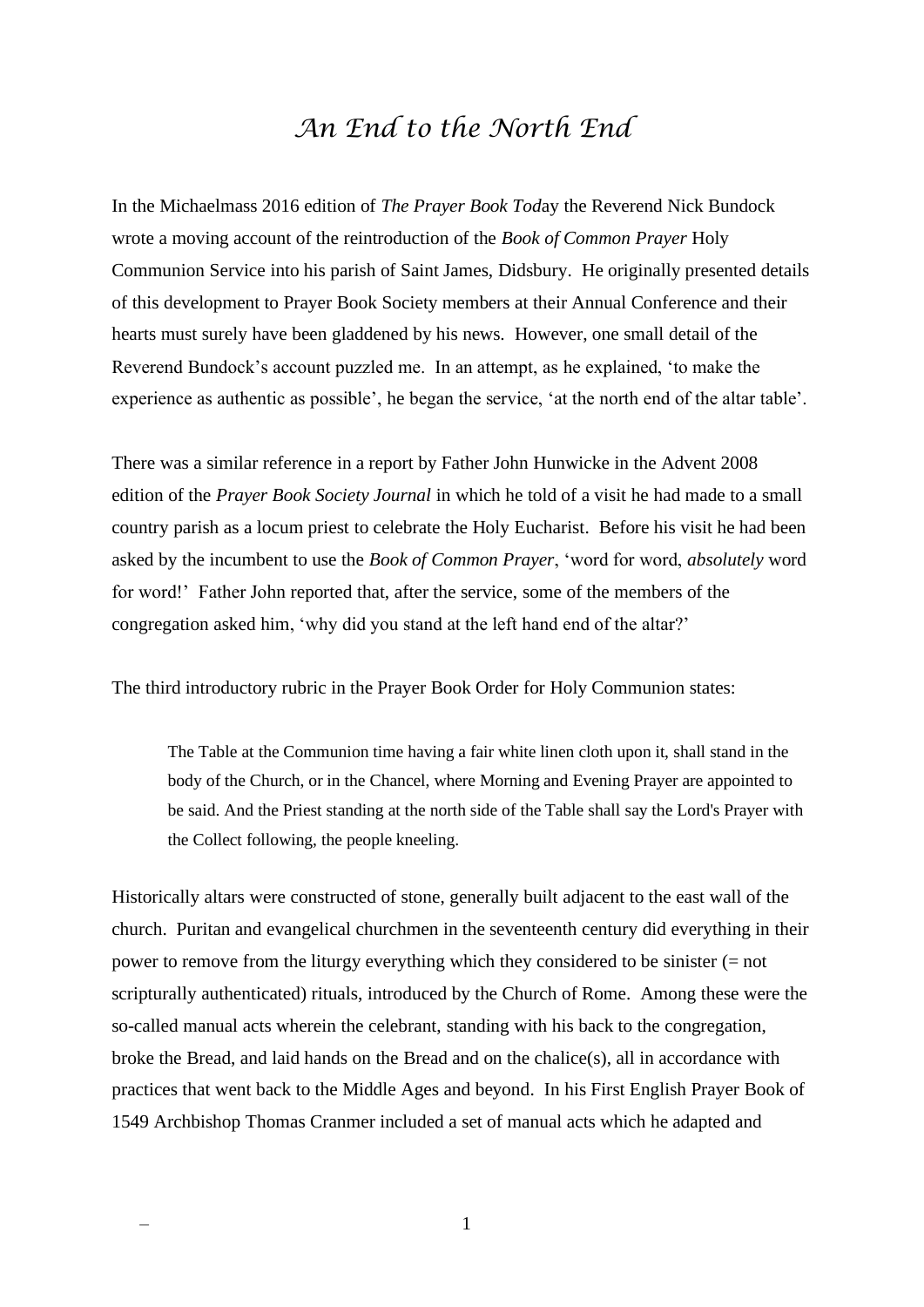simplified from the complex rubrics of the Sarum Rite. However, he removed these from his 1552 Revised Prayer Book.

To ensure that no actions taken by the priest could be hidden from the congregation, altars were dismantled and replaced with wooden tables which, certainly for Eucharistic celebrations, were positioned, as the Prayer Book rubric quoted above demanded, in the chancel, or in the body of the church. Space constraints dictated that these would almost certainly have been placed on an east/west axis. This significant change, demanded by more radical reformers, began with Nicholas Ridley, Bishop of London (1500–1555), who ordered that all altars had to be removed and replaced by communion tables. He argued that this was in line with the teaching of John Calvin and his Genevan Church. Parallel instruction from other bishops quickly followed.

It should be clearly noted that, in the rubric associated with this table realignment, the priest is instructed to stand at, 'the north **side** of the table'; there is no mention of the word 'end'.

With the Restoration of the Monarchy in 1660, and with the reintroduction of less rigorously Puritan churchmanship by the Laudian authorities, stone altars were restored to their original positions, against the east wall, placed, as hitherto, on a north-south axis. Instead of standing at the **north** side of the table, the priest would now stand at the **west** side of the altar.

It is unclear from Father John Hunwick's report whether he stood at the north end of the altar for the whole of the service. The Reverend Nick Bundock clearly stated that he 'began the service' there. Presumably this infers that he moved to a central position for the consecration.

Standing at the 'end' of the table or altar surely cannot be what the subsequent revisers of the *Book of Common Prayer* demanded. The original, simplified 1549 manual acts, which stated:

Here the priest must take the bread into his handes. Here the priest shall take the Cuppe into his handes.

were expanded and reintroduced into the 1662 Prayer Book, as:

 $-$  2